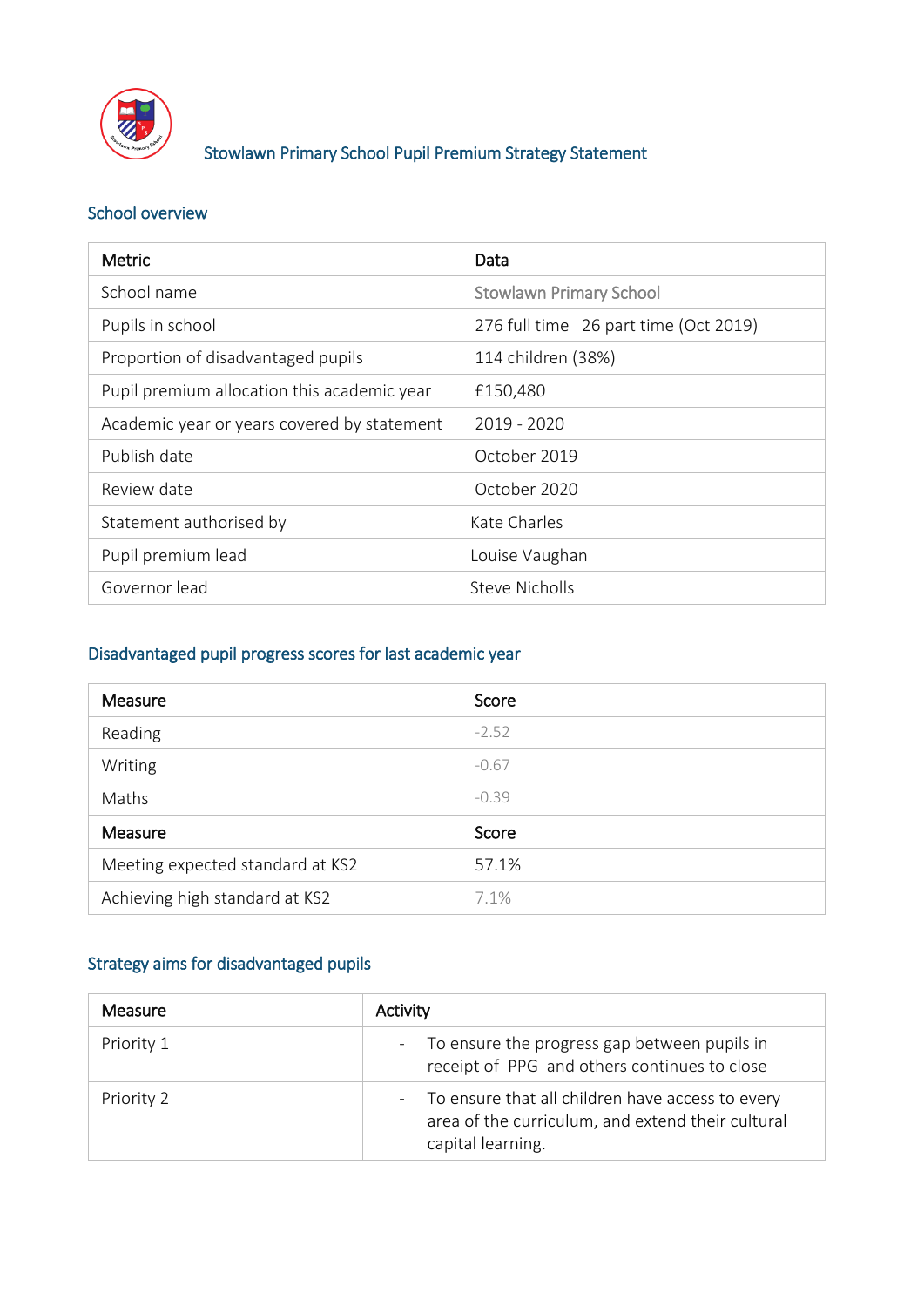## Teaching priorities for current academic year

| Aim                     | Target                                                                                                               | Target date      |
|-------------------------|----------------------------------------------------------------------------------------------------------------------|------------------|
| Progress in Reading     | Narrow the gap between boys and girls in<br>reading at KS1 and KS2                                                   | <b>July 2020</b> |
|                         | Narrow the gap between school and national<br>in reading at KS2                                                      |                  |
|                         | Develop vocabulary in EYFS, KS1 and KS2                                                                              |                  |
|                         | To motivate children to develop a love of<br>reading                                                                 |                  |
| Progress in Writing     | Develop vocabulary in EYFS, KS1 and KS2                                                                              | <b>July 2020</b> |
|                         | Narrow the gap between boys and girls in<br>writing in KS1 and KS2                                                   |                  |
| Progress in Mathematics | Narrow the gap between children who reach<br>an expected level of development at the end                             | <b>July 2020</b> |
|                         | of EYFS but are not on track in their current<br>year group.                                                         |                  |
|                         | Improve times table knowledge across KS2<br>and KS1.                                                                 |                  |
|                         | Improve overall attainment in EYFS.                                                                                  |                  |
|                         | Increase attainment of high achievers and<br>ensure current high achievers are still<br>making the expected progress |                  |
| Phonics                 | The pass rate for phonics at the end of year<br>1 is in line with, or exceeds National<br>expectations.              | <b>July 2020</b> |
|                         | The pass rate for phonics at the end of year<br>2 is in line with, or exceeds National<br>expectations.              |                  |

# Targeted academic support for current academic year

| <b>Measure</b>                                                   | Activity                                                                               |
|------------------------------------------------------------------|----------------------------------------------------------------------------------------|
| All children in receipt of Pupil<br>Premium will pass the end of | End of year assessment and tracking data informs<br>attainment.                        |
| Year 1 phonic check                                              | Children at risk of not achieving ARE receive a programme<br>of targeted intervention. |
|                                                                  | Impact measured.                                                                       |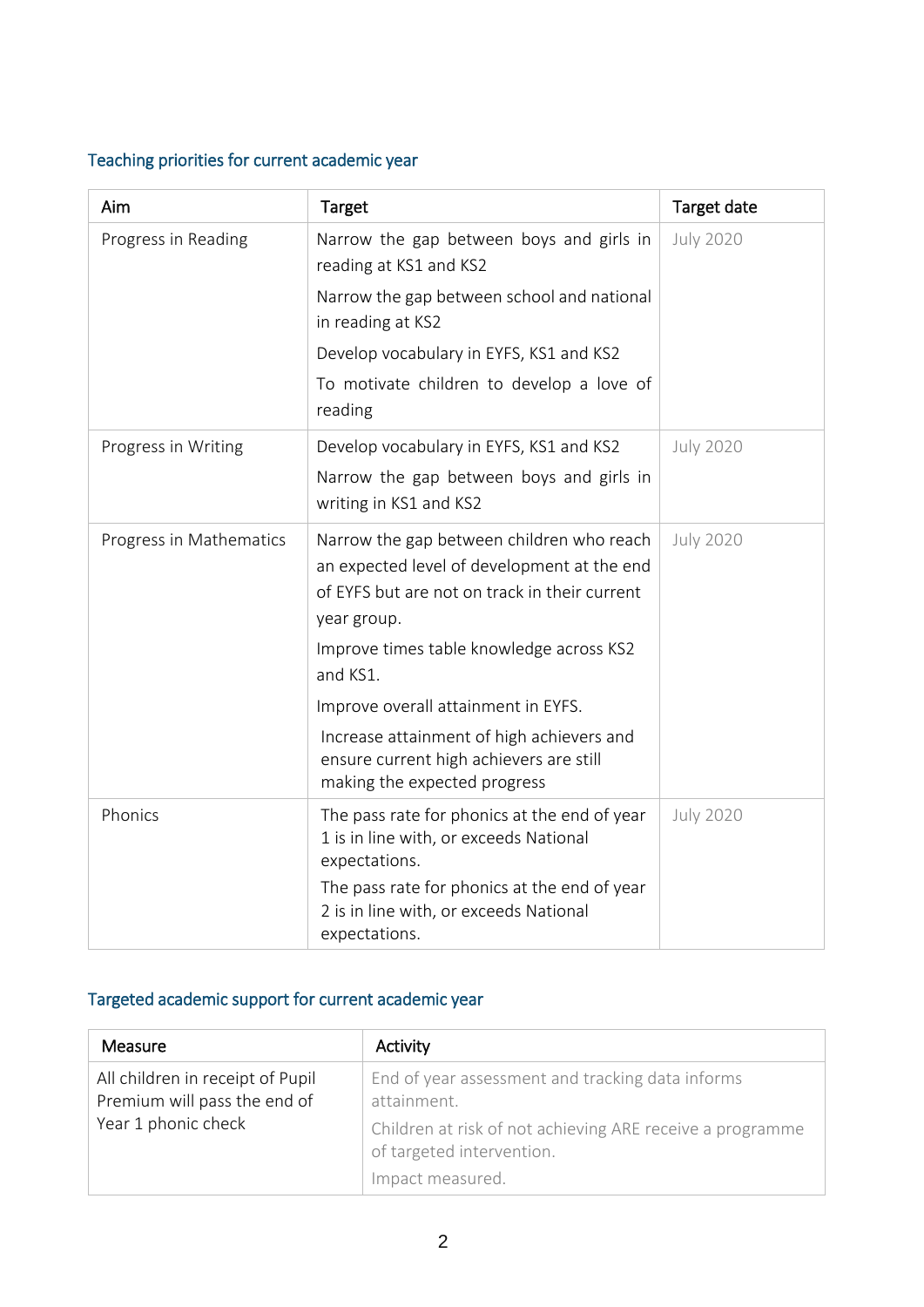| EYFS provision promotes a focus<br>on language development in all<br>areas of the curriculum. | Complete language audit                                                                                                                                          |
|-----------------------------------------------------------------------------------------------|------------------------------------------------------------------------------------------------------------------------------------------------------------------|
| Barriers to learning these<br>priorities address                                              | Some of the children who are PP have recently moved to<br>the country, and are beginning to learn the English<br>language, or have a lower level of development. |
| Projected spending                                                                            | £110,000                                                                                                                                                         |

## Wider strategies for current academic year

| Measure                                          | Activity                                                                                                                                                                                    |  |
|--------------------------------------------------|---------------------------------------------------------------------------------------------------------------------------------------------------------------------------------------------|--|
| Priority 1                                       | To continue to narrow the gap between PP children and<br>non PP children.                                                                                                                   |  |
| Priority 2                                       | To develop opportunites for PP children in order for them<br>to be exposed to more life experiences.                                                                                        |  |
| Barriers to learning these<br>priorities address | Underdeveloped language skills from point of entry to<br>$\qquad \qquad =$<br>school.<br>Social deprivation<br>$\overline{\phantom{a}}$<br>Financial restraints<br>$\overline{\phantom{a}}$ |  |
| Projected spending                               | £50,000                                                                                                                                                                                     |  |

## Monitoring and Implementation

| Area             | Challenge                                                                                                                          | Mitigating action             |
|------------------|------------------------------------------------------------------------------------------------------------------------------------|-------------------------------|
| Teaching         | To provide all children with a good<br>level of teacher, and to ensure<br>teachers are aware of the barriers<br>to their learning. | Monitored by PP lead and SLT. |
| Targeted support | Children who are PP will receive<br>targeted interventions and in class<br>support.                                                | Monitored by PP lead and SLT. |
| Wider strategies | Curriculum drivers have been<br>introduced to include wider life<br>opportunities.                                                 | Monitored by PP lead and SLT. |

## Review: last year's aims and outcomes

|--|